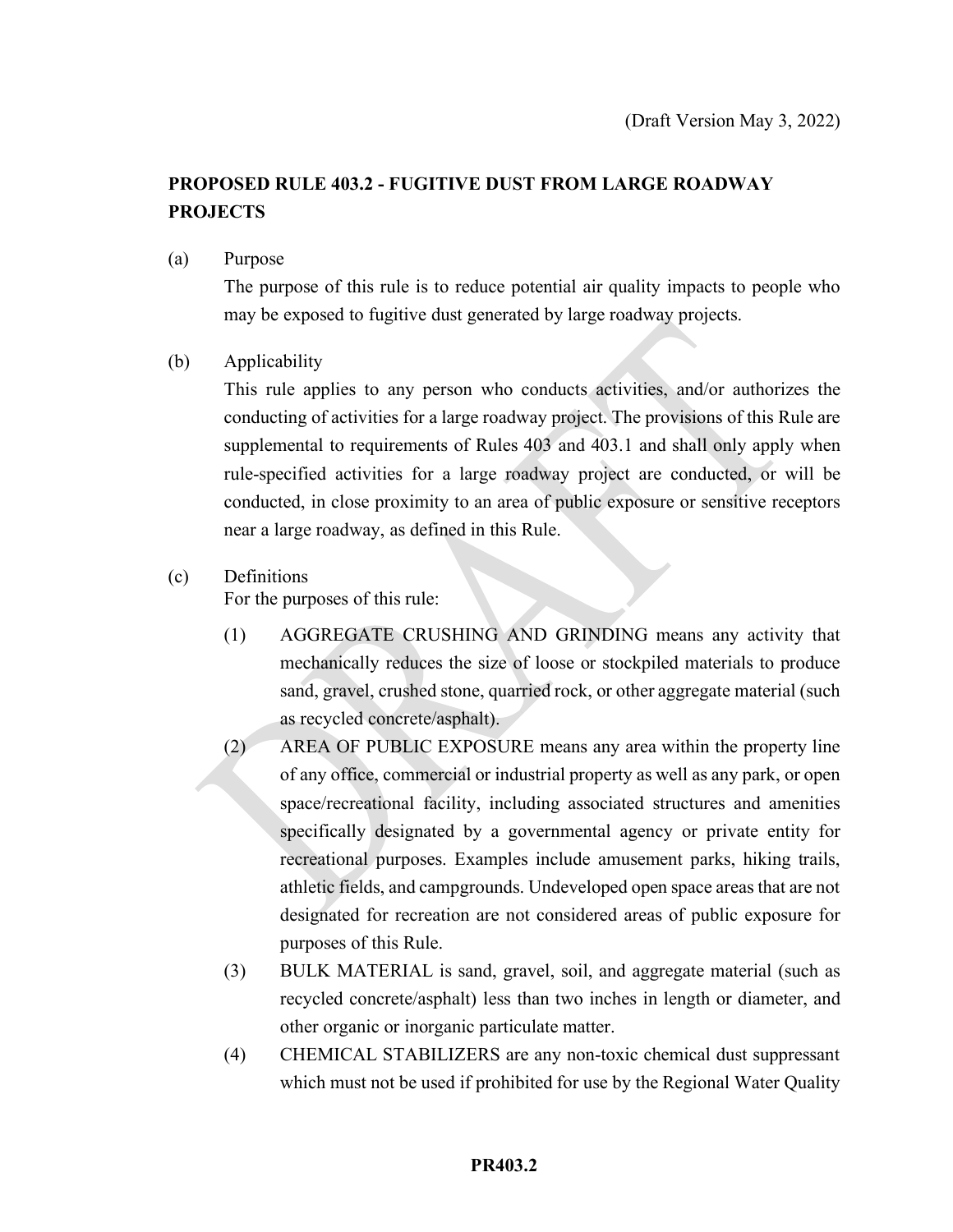Control Boards, the California Air Resources Board, the U.S. Environmental Protection Agency (U.S. EPA), or any applicable law, rule or regulation. The chemical stabilizers shall meet any specifications, criteria, or tests required by any federal, state, or local water agency. Unless otherwise indicated, the use of a non-toxic chemical stabilizer shall be of sufficient concentration and application frequency to maintain a stabilized surface.

- (5) CONSTRUCTION/DEMOLITION ACTIVITIES means any mechanical activities conducted in preparation of, or related to, the building, alteration, rehabilitation, demolition or improvement of property, including, but not limited to the following activities: grading, excavation, loading and unloading, cutting, grinding, milling, planing, shaping, or ground breaking.
- (6) CONSTRUCTION VEHICLE means graders, bulldozers, excavators, cranes, loaders, backhoes, tractors, haul trucks and other similar vehicles used at a large roadway project.
- (7) CONTRACTOR means any person who has a contractual arrangement to establish or conduct activities at a large roadway project for another person.
- (8) DISTURBED SURFACE AREA means a portion of the earth's surface which has been physically moved, uncovered, destabilized, or otherwise modified from its undisturbed natural soil condition, thereby increasing the potential for emission of fugitive dust. This definition excludes those areas which have:
	- (A) been restored to a natural state, such that the vegetative ground cover and soil characteristics are similar to adjacent or nearby natural conditions;
	- (B) been paved or otherwise covered by a permanent structure; or
	- (C) sustained a vegetative ground cover of at least 70 percent of the native cover for a particular area for at least 30 days.
- (9) DUST CONTROL SUPERVISOR means a person with the authority to expeditiously employ sufficient dust mitigation measures to ensure compliance with all requirements of this Rule.
- (10) DUST SUPPRESSANT means water, hygroscopic materials, or non-toxic chemical stabilizers used as a treatment material to reduce fugitive dust emissions.
- (11) EARTH-MOVING ACTIVITIES means the use of equipment for any activity where soil is being moved or uncovered including, but not limited

### **PR403.2-2**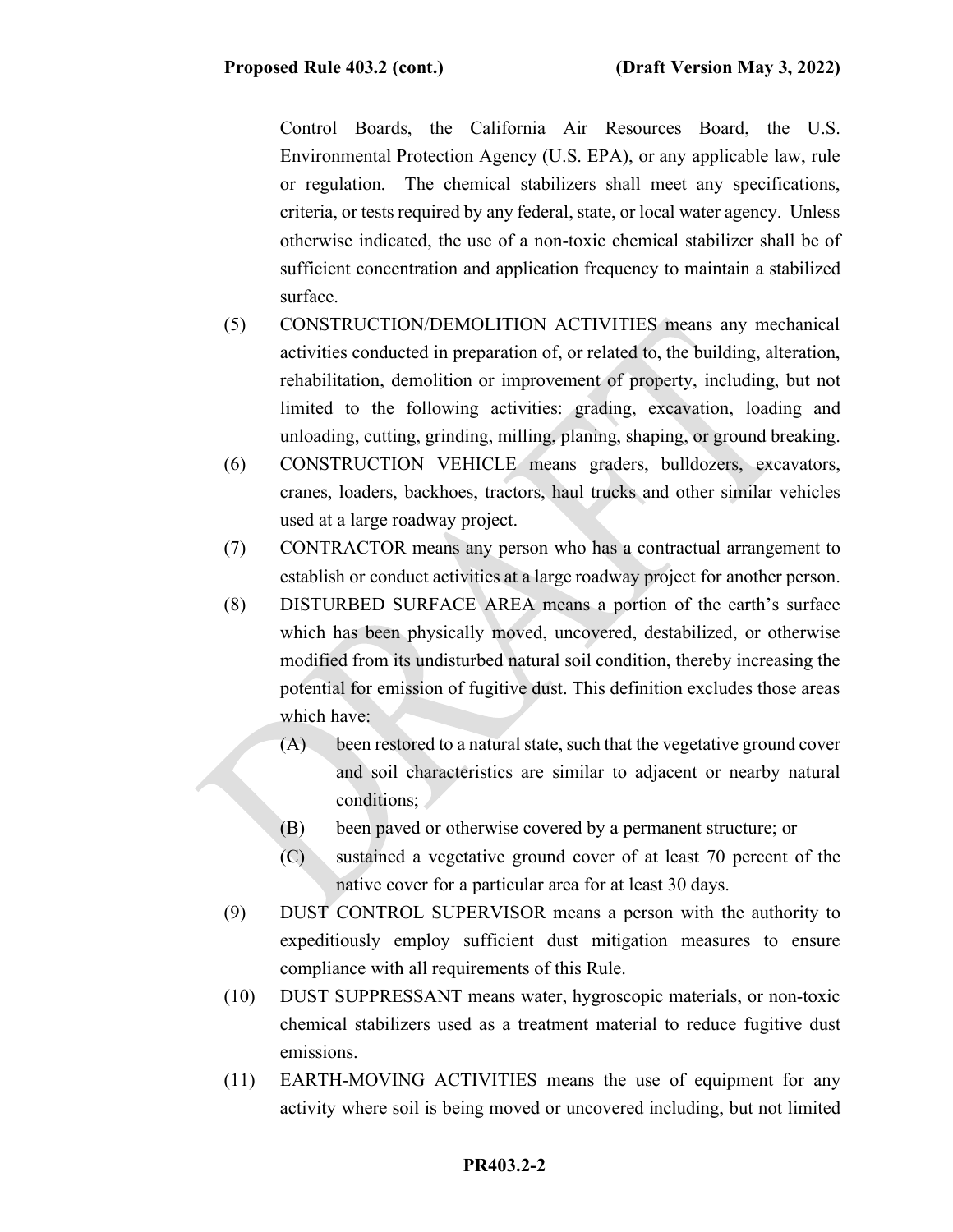to the following: grading, earth cutting and filling operations, loading or unloading of dirt or bulk materials, adding to or removing from material piles of bulk materials.

- (12) FUGITIVE DUST means any solid particulate matter that becomes airborne, other than that emitted from an exhaust stack, directly or indirectly as a result of the activities of any person.
- (13) LARGE ROADWAY means any roadway that is designated as functional classification "Interstate" (FC1) or "Other Freeway or Expressway" (FC2) pursuant to the Federal Highway Administration.
- (14) LARGE ROADWAY PROJECT means onsite activities associated with the construction/demolition a large roadway, including any adjacent bridge, overpass, or onramp/offramp.
- (15) MATERIAL PILE means any accumulation of bulk materials, construction/demolition debris, excavated material, or typical roadway material which is greater than eight feet in height.
- (16) MATERIAL PILE COVER means plastic sheeting at least 10 mil thick that overlaps a minimum of 24 inches and is anchored and secured so that no portion of the material pile is exposed to the atmosphere.
- (17) PARTICULATE MATTER means any material, except uncombined water, which exists in a finely divided form as a liquid or solid at standard conditions.
- (18) PERSON means any individual, firm, association, organization, partnership, business trust, corporation, company, contractor, supplier, installer, user or owner, or any state or local governmental agency or public district or any other officer or employee thereof.
- (19) SCHOOL means any public or private education center, including juvenile detention facilities with classrooms, used for the education of more than 12 children at the education center in kindergarten through grade 12. A school also includes an Early Learning and Developmental Program by the U.S. Department of Education or any state or local early learning and development programs such as preschools, Early Head Starts, Head Start, First Five, and Child Development Centers. A school does not include any private education center in which education is primarily conducted in private homes. A school includes any building or structure, playground, athletic field, or other area of school property.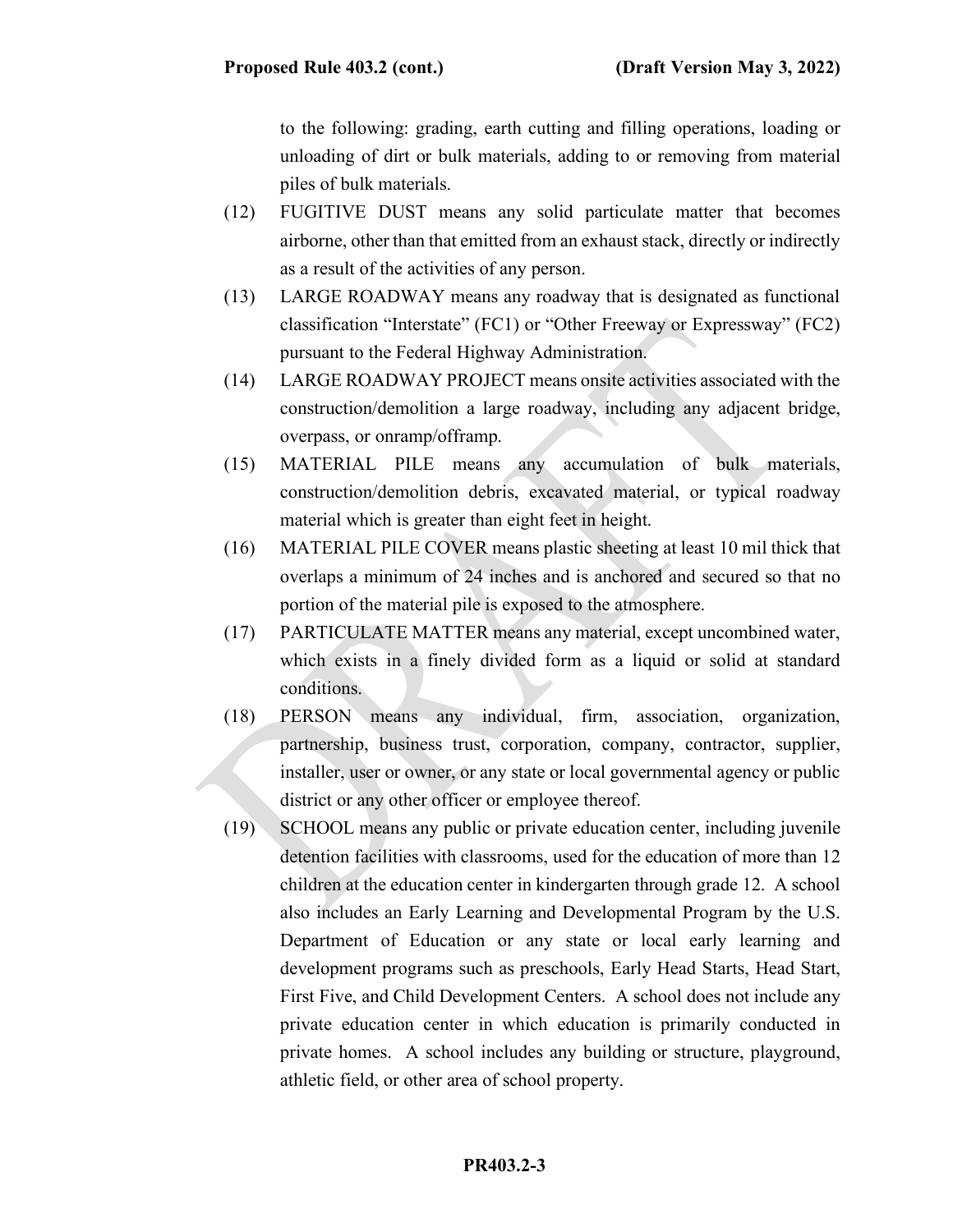- (20) SENSITIVE RECEPTOR means a residence including private homes, condominiums, apartments, and living quarters, schools, preschools, daycare centers and health facilities such as hospitals or retirement and nursing homes. A sensitive receptor includes long term care hospitals, hospices, prisons, and dormitories or similar live-in housing.
- (21) STABILIZED SURFACE means any previously disturbed surface area or material pile which, through the application of dust suppressants, shows visual or other evidence of surface crusting and is resistant to wind-driven fugitive dust and is demonstrated to be stabilized. Stabilization can be demonstrated by one or more of the applicable test methods contained in the Rule 403 Implementation Handbook.
- (22) TYPICAL ROADWAY MATERIALS means concrete, asphaltic concrete, recycled asphalt, asphalt, or any other material of equivalent performance as determined by the Executive Officer, and the U.S. EPA.
- (23) UNPAVED ROADS means any unsealed or unpaved roads, equipment paths, or travel ways that are not covered by typical roadway materials. Public unpaved roads are any unpaved roadway owned by federal, state, county, municipal or other governmental or quasi-governmental agencies. Private unpaved roads are all other unpaved roadways not defined as public.
- (d) Requirements
	- (1) Beginning [six (6) months after Date of Adoption] for any new Large Roadway Project, no person shall conduct aggregate crushing and grinding operations (excluding operations utilizing handheld equipment), or maintain a material pile, unless a material pile cover or equivalent method to control fugitive dust approved by the Executive Officer is used, at a large roadway project within a distance of 100 feet of an area of public exposure or 250 feet of a sensitive receptor. Distances shall be measured from the nearest edge or perimeter of the specified activity or material pile for the large roadway project to the closest location within an area of public exposure that is designated for use by the public, or point of the property line of the nearest sensitive receptor.
	- (2) Beginning [six (6) months after Date of Adoption] for any new large roadway project, a person conducting any of the following activities at a large roadway project that is located within 500 feet of an area of public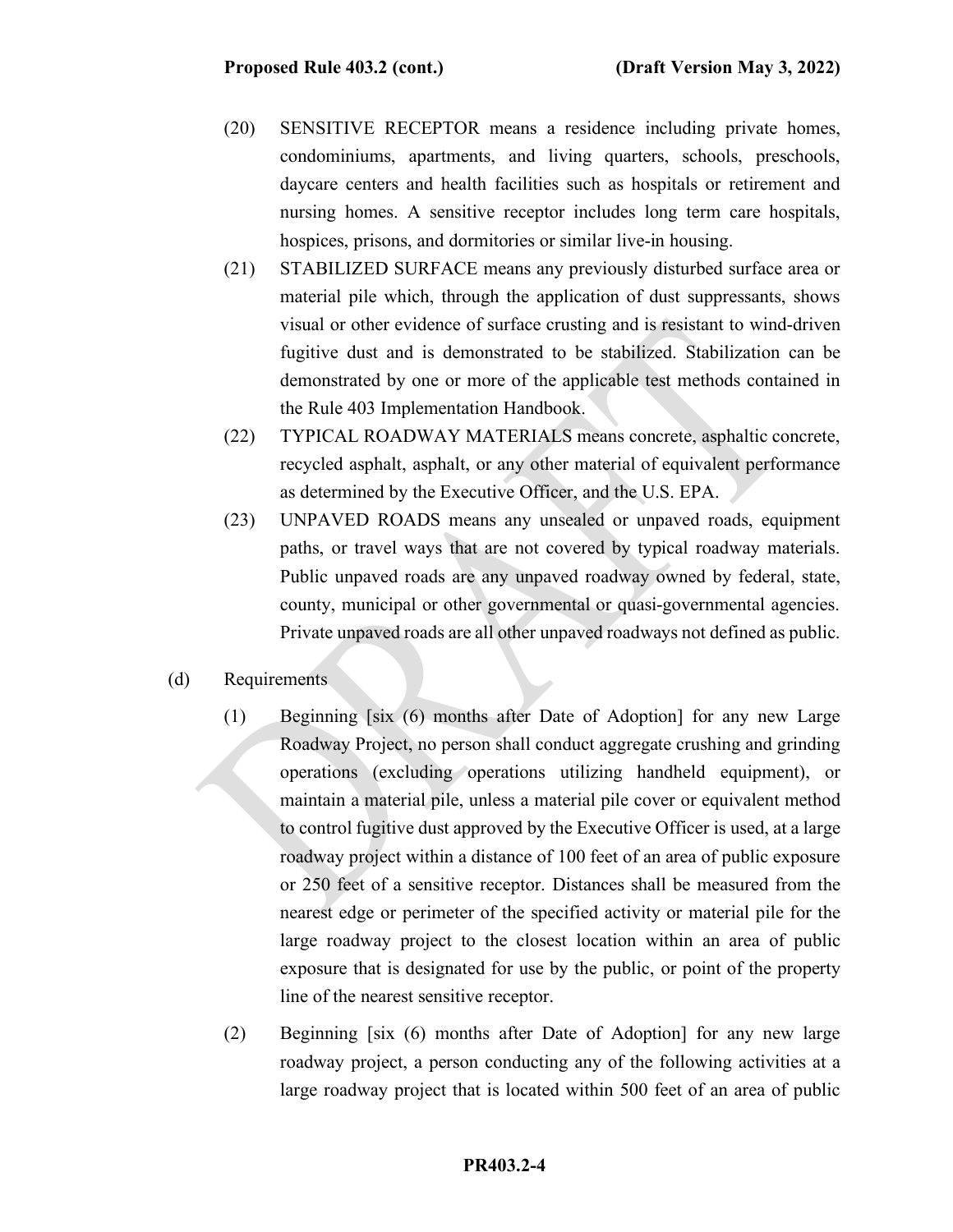exposure, or 1,000 feet of a sensitive receptor, shall comply with the provisions of subdivision (e) Additional Requirements, and subdivision (f) Recordkeeping:

- (A) Aggregate crushing and grinding operations;
- (B) Construction/demolition activities;
- (C) Earth-moving or any other mechanical activity that results in disturbed surface areas;
- (D) Movement of construction vehicles over unpaved roads; or
- (E) Maintenance of material piles.

Distances shall be measured from the nearest edge or perimeter of the specified activity or material pile for the large roadway project to the closest location within an area of public exposure that is designated for use by the public, or point of the property line of the nearest sensitive receptor.

(e) Additional Requirements

Any person who conducts or authorizes the conducting of activities for a large roadway project subject to paragraph (d)(2) shall comply with the requirements specified in paragraphs  $(e)(1)$  through  $(e)(3)$ :

(1) Dust Control Supervisor

Identify and designate a dust control supervisor that:

- (A) is employed by or contracted with the property owner, developer, or other persons responsible for the large roadway project;
- (B) is on the site or available onsite within 30 minutes during working hours;
- (C) has completed South Coast AQMD Fugitive Dust Control Class and holds a valid Certificate of Completion for the class; and
- (D) is responsible for responding to air quality issue inquiries regarding the large roadway project.
- (2) Control Measures

Use the following applicable control measures, in addition to all other applicable control measures as required in other applicable dust rules (such as Rules 403, 403.1, 1157), to prevent fugitive dust/visible emissions: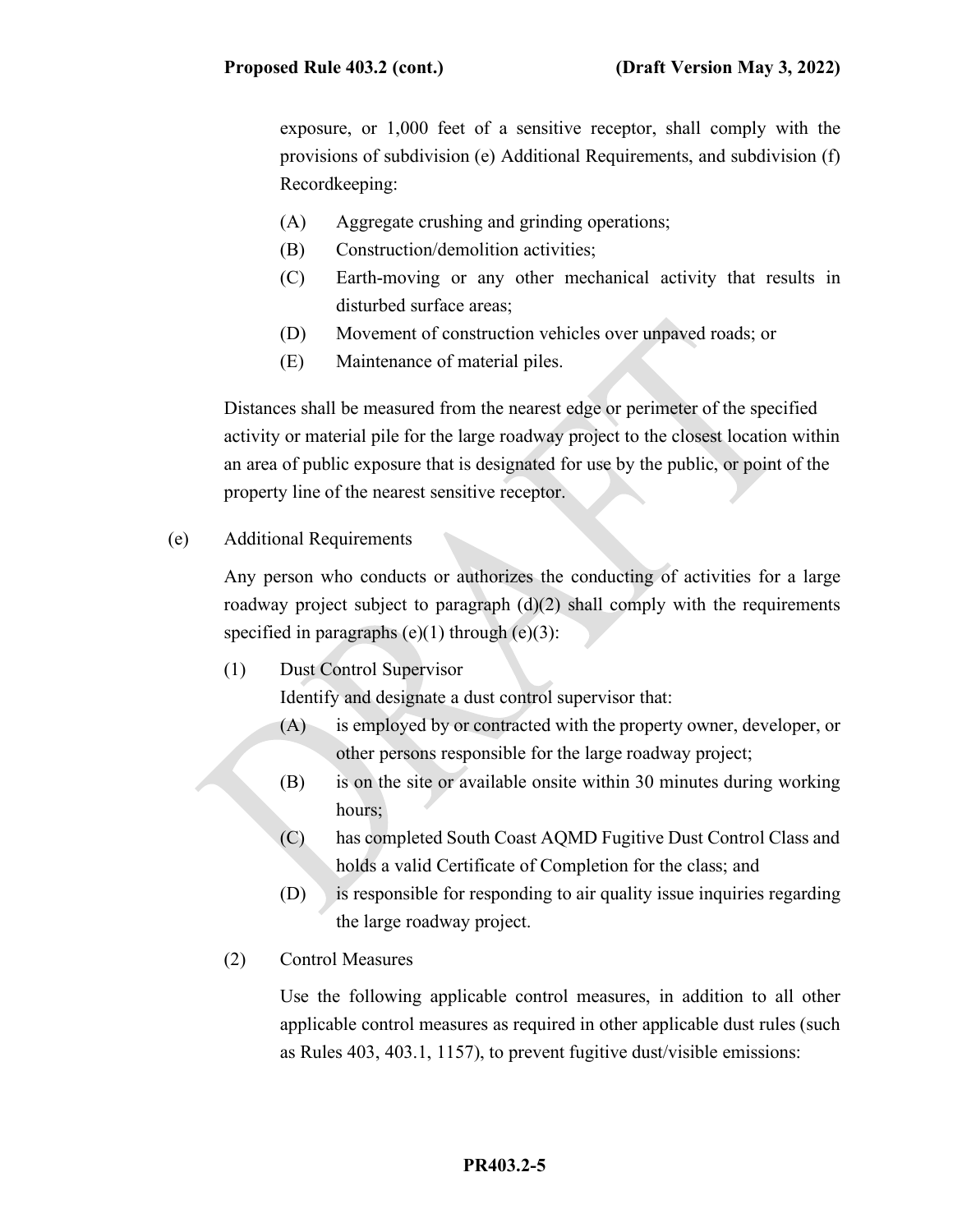| normal 8-hour workday]; or<br>maintain a stabilized surface.<br><b>Material Piles</b><br>nearest edge or perimeter of the material pile; or<br>Install temporary coverings; or<br>Install a material pile cover; or | Dust from Construction<br>Roads | Restrict vehicle speeds to 15 miles per hour for all<br>unpaved roads used for any construction vehicular<br>traffic and implement one or more of the following<br>control measures, as needed, to ensure fugitive dust<br>control:                                                                                                                                                                                                                                                                                                                                                                        |  |  |  |
|---------------------------------------------------------------------------------------------------------------------------------------------------------------------------------------------------------------------|---------------------------------|------------------------------------------------------------------------------------------------------------------------------------------------------------------------------------------------------------------------------------------------------------------------------------------------------------------------------------------------------------------------------------------------------------------------------------------------------------------------------------------------------------------------------------------------------------------------------------------------------------|--|--|--|
|                                                                                                                                                                                                                     |                                 | Water all unpaved roads within the project perimeter<br>used for construction vehicular traffic at least once<br>per every two hours of active operations [3 times per                                                                                                                                                                                                                                                                                                                                                                                                                                     |  |  |  |
|                                                                                                                                                                                                                     |                                 | Apply a chemical stabilizer to all unpaved road<br>surfaces in sufficient quantity and frequency to                                                                                                                                                                                                                                                                                                                                                                                                                                                                                                        |  |  |  |
|                                                                                                                                                                                                                     |                                 | Shall not exceed a height of 30 feet and additionally<br>implement one or more of the following control<br>measures, as needed, to ensure fugitive dust control:<br>Apply dust suppressant as necessary to maintain a<br>stabilized surface and prevent visible emissions from<br>extending farther than 100 feet as measured from the<br>Install an enclosure with a minimum of three sides<br>(the open side of which will face farthest from<br>potentially impacted areas) and walls with a<br>maximum porosity of 50 percent and a minimum<br>height equal to the highest point of the material pile. |  |  |  |

|  |  | Table 1 - Large Roadway Project Control Measures |
|--|--|--------------------------------------------------|
|  |  |                                                  |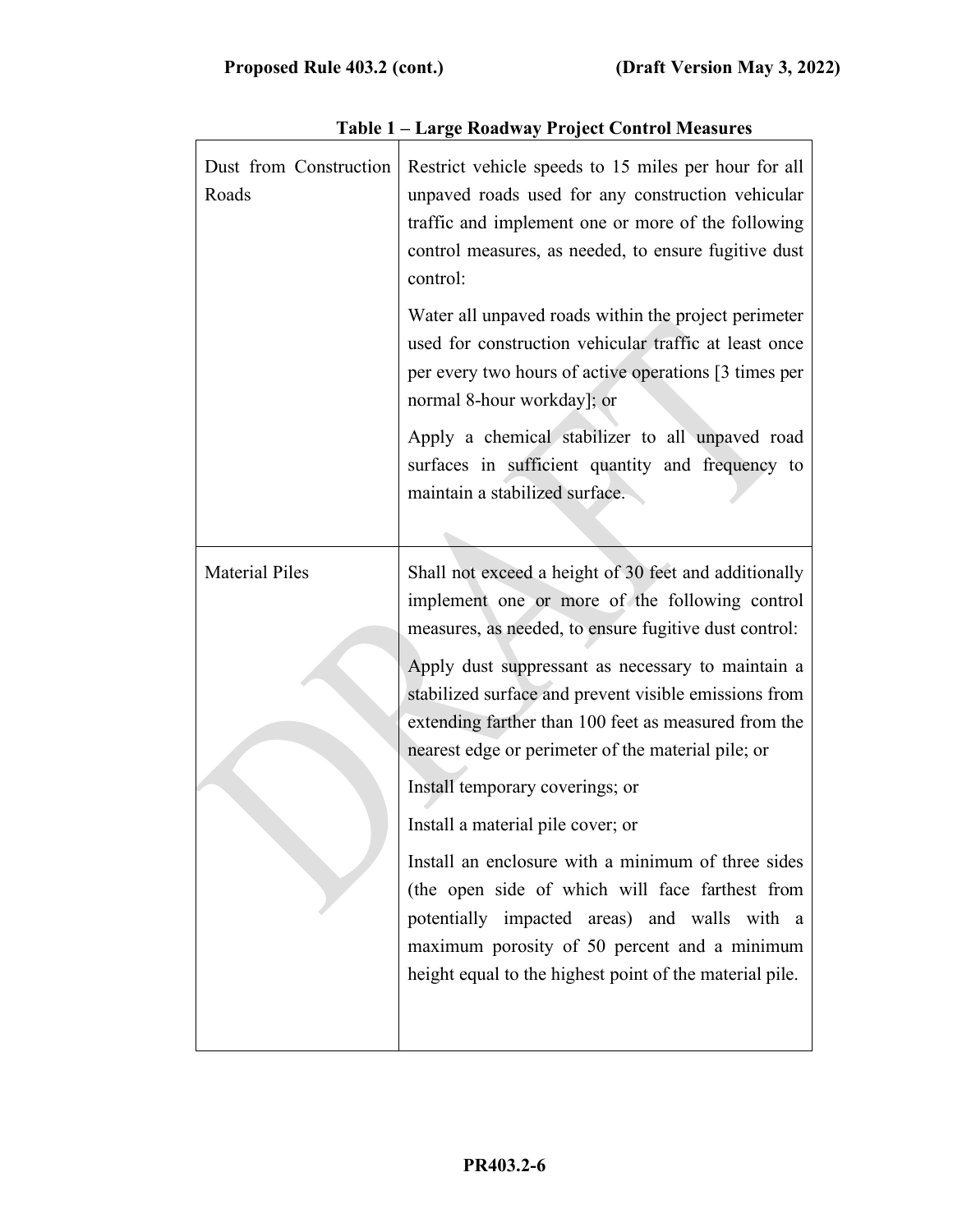## (3) Signage

Prior to commencement of activities for a large roadway project pursuant to paragraph (d)(2), install and maintain project signage that, at a minimum, meets the following:

- (A) Signage must be located within 50 feet of each project site entrance; a minimum of two signs are required per large roadway project, with at least one of those signs installed such that the content of the sign face is visible in the direction of the closest area of public exposure or sensitive receptor unless it is directly facing traffic;
- (B) One sign is sufficient for multiple site entrances located within 300 yards of each other;
- (C) Signage shall be 1 inch A/C laminated plywood board or similar strength and durability material with dimensions of 48 inches by 96 inches;
- (D) Sign background must contrast with lettering, typically black text with white background;
- (E) The lower edge of the sign board must be a minimum of 6 feet and a maximum of 7 feet above grade;
- (F) The telephone number listed for the dust control supervisor or project contact must be a local or a toll-free number and shall be accessible 24 hours per day; and
- (G) At a minimum, each sign shall include the following information, with text height as shown on the right side of the sign template below:

| <b>Sign Content</b>                                                                 | Height<br>(inches) |
|-------------------------------------------------------------------------------------|--------------------|
| Site or Project Name                                                                |                    |
| IF YOU SEE DUST COMING FROM THIS<br>PROJECT CALL                                    |                    |
| Name, Phone Number (###) ###-####                                                   |                    |
| If you do not receive a response, please call<br>South Coast AQMD at 1-800-CUT-SMOG |                    |

#### **Table 2 – Text Height for Signage**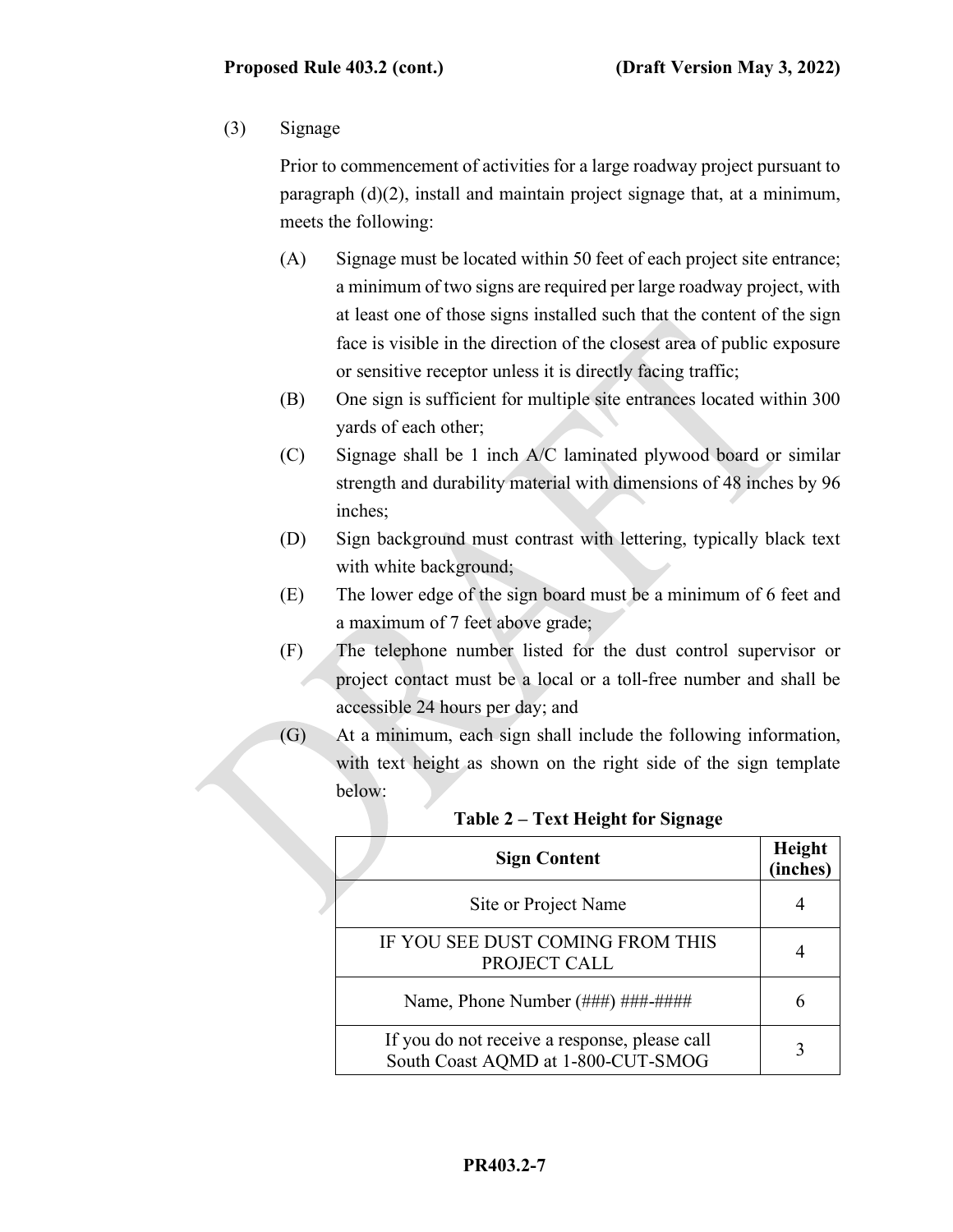(f) Notification

At least 5 business days prior to commencement of activities for a large roadway project, the dust control supervisor or other responsible person(s) shall provide written notification to South Coast AQMD and all addresses of sensitive receptors and areas of public exposure within 1,000 feet of the large roadway activity. For non-residential properties with a property manager/administrator (such as hospitals, schools, or hotels), notification to the property manager/administrator is sufficient. Notification shall include, at a minimum, the following information:

- (1) Large roadway project dust control supervisor contact information including contact name, company/agency name, address, telephone number, and e-mail address; and
- (2) Location of the large roadway project, including address and/or coordinates, and a map depicting the location of the site; and
- (3) Estimated duration of the project including commencement and completion dates.
- (g) Recordkeeping
	- (1) The responsible person(s) for the large roadway project shall maintain daily records of the required fugitive dust control measures pursuant to paragraph (e)(2) for a large roadway project documenting:
		- (A) Each type of activity conducted and the associated permitted powered equipment with the potential to generate fugitive dust.
		- (B) The specific fugitive dust control measures implemented for each acidity or equipment.
		- (C) The frequency of fugitive dust control measures implemented. If dust suppressant is used as the control measure for material piles, record the time and duration that the dust suppressant was applied, including the location of the material pile.
		- (D) Purchase records or invoices for dust suppressants used for the large roadway project.
	- (2) The responsible person(s) for the large roadway project shall maintain records demonstrating compliance with the notification requirements of subdivision (f), including:
		- (A) A copy of the notification letter and a list of addresses notified;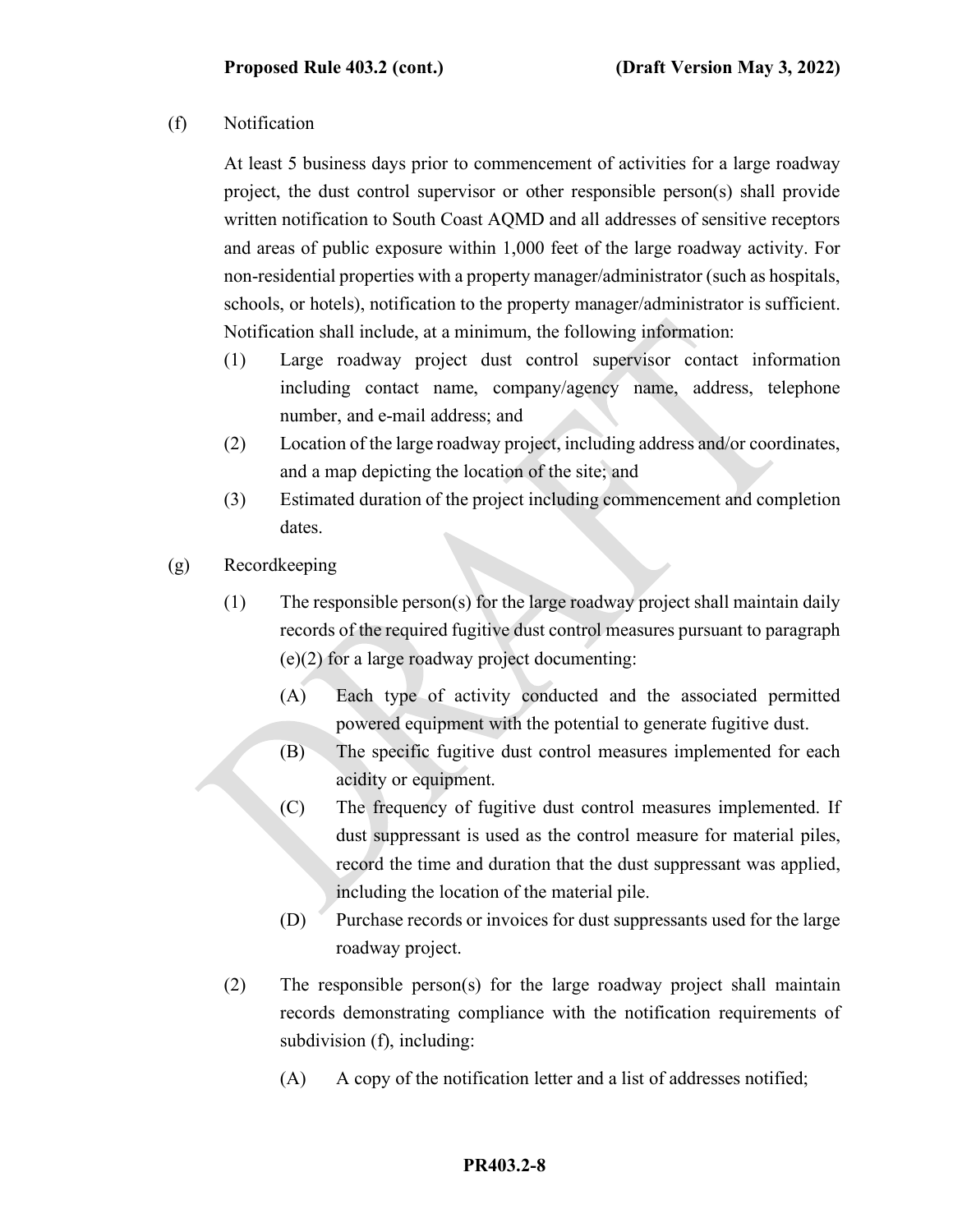- (B) Notification method used such as hand delivery, mail, electronic mail, or other electronic means; and
- (C) Proof of any mailed notification such as certificate of mailing, return receipts, invoices for mail services, and emails.
- (3) Records shall be retained for a minimum of three years by the responsible person for the large roadway project and shall be made available to the Executive Officer upon request.
- (h) Exemptions
	- (1) Any activities for a large roadway project conducted during emergency lifethreatening situations, where a sudden, unexpected occurrence that poses a clear and imminent danger, requiring immediate action to prevent or mitigate the loss of impairment of life, health, property, or essential public service, or in conjunction with any officially declared disaster or state of emergency as declared by an authorized health officer, agricultural commissioner, fire protection officer, or other authorized health officer shall be exempt from all requirements of this Rule. The Executive Officer shall be notified electronically no later than 48 hours following such emergency activities for a large roadway project.
	- (2) Any activity for a large roadway project conducted by essential service utilities to provide electricity, natural gas, telephone, water, or sewer during periods of service outages and emergency shall be exempt from all requirements of this Rule. The Executive Officer shall be notified electronically no later than 48 hours following such activities for a large roadway project.
	- (3) Linear trenching activity for natural gas, power, sewer, water, and other utility projects that are not associated with a large roadway project shall be exempt from all requirements of this Rule.
	- (4) Maintenance of berms and other best management practices essential for stormwater management pursuant to the requirements of the California Water Boards (State Resources Water Control Board) shall be exempt from all requirements of this Rule.